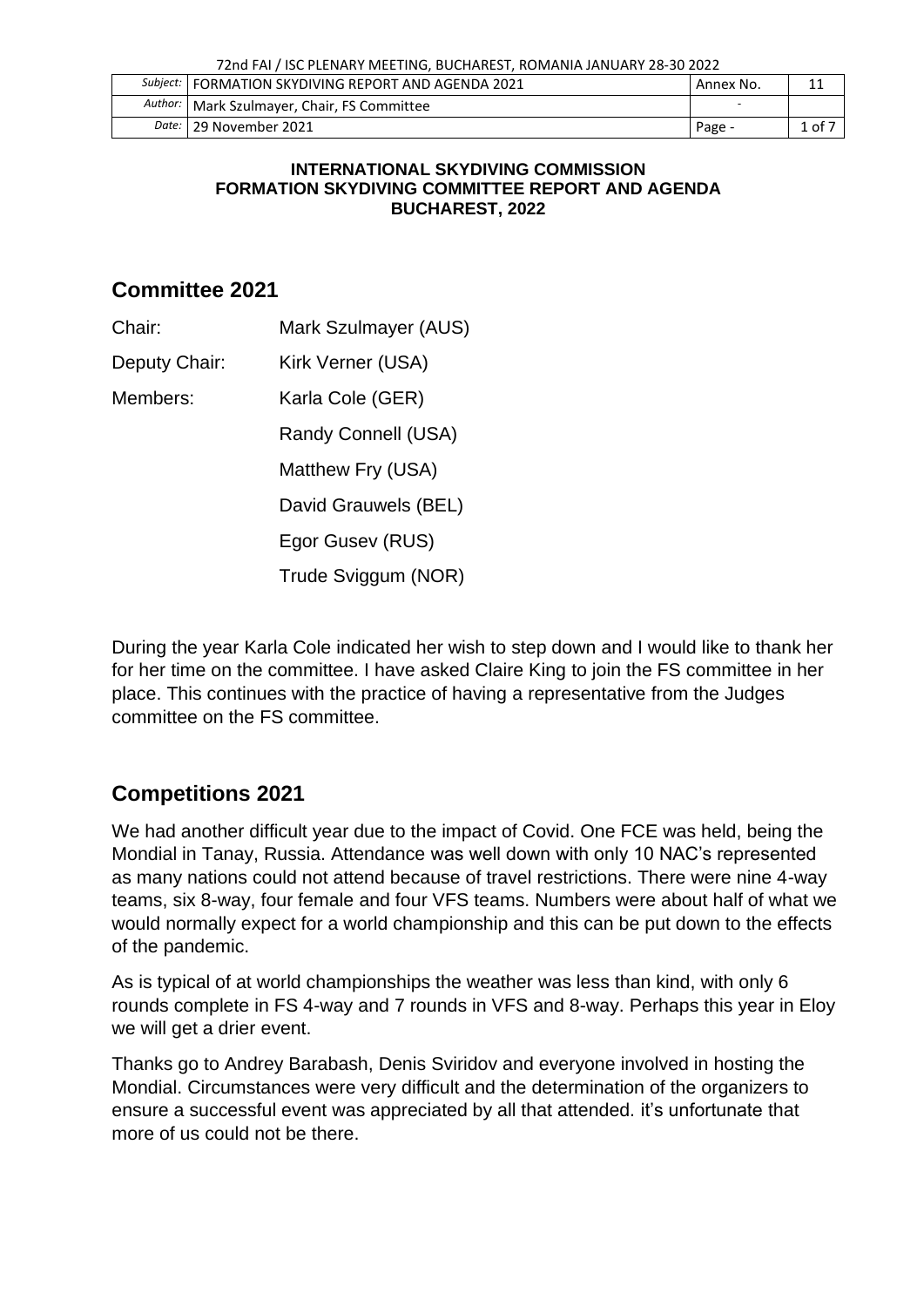| 72nd FAI / ISC PLENARY MEETING, BUCHAREST, ROMANIA JANUARY 28-30 2022 |  |  |
|-----------------------------------------------------------------------|--|--|
|                                                                       |  |  |

| Subject:   FORMATION SKYDIVING REPORT AND AGENDA 2021 | Annex No. |        |
|-------------------------------------------------------|-----------|--------|
| Author:   Mark Szulmayer, Chair, FS Committee         |           |        |
| Date:   29 November 2021                              | Page -    | 2 of 7 |

## **Proposed competition rule changes 2022**

Addition to subgroup requirements for VFS:

*3.3.7 Where subgroups are shown, they must remain intact as a subgroup with only the depicted grips on other jumpers in that subgroup. For VFS, where a subgroup is not required to change its orientation, the orientation must be maintained throughout the inter.*

This is something that some VFS competitors/judges feel is implied, but the added sentence makes it explicit. In VFS, orientation is a fundamental aspect of the meaning of a formation and therefore should also apply to a subgroup during execution of a block move as well.

Allow judging speed to be determined for each round instead of for the whole event:

Rule 5.4 requires the CJ to decide on the reduced speed to be used for the whole event. If there is one exceptionally fast or complex round in the draw, suggesting a slower reduced speed, this requires judges to watch all rounds at this reduced speed. This is unnecessary and time-consuming. The change would allow the CJ to set difficult rounds to 50% reduced speed but keep the others at the more common 70%.

*5.4. …*

*… The Chief Judge will decide prior to the start of the Competition each round the percentage of reduced speed to be used for the different Events round. The freeze frame from the first viewing will be applied on each viewing.*

Housekeeping

Remove inconsistency in diagrams for Chinese T between 8-way and 4-way dive pools.

Grips for Chinese T in 4-way are shown as "continuous" but this differs from the diagram in 8-way. For consistency it is proposed to make the 4-way diagram match that in the 8 way pool and have specific grips depicted.





**Chinese Tee** 

**Chinese Tee**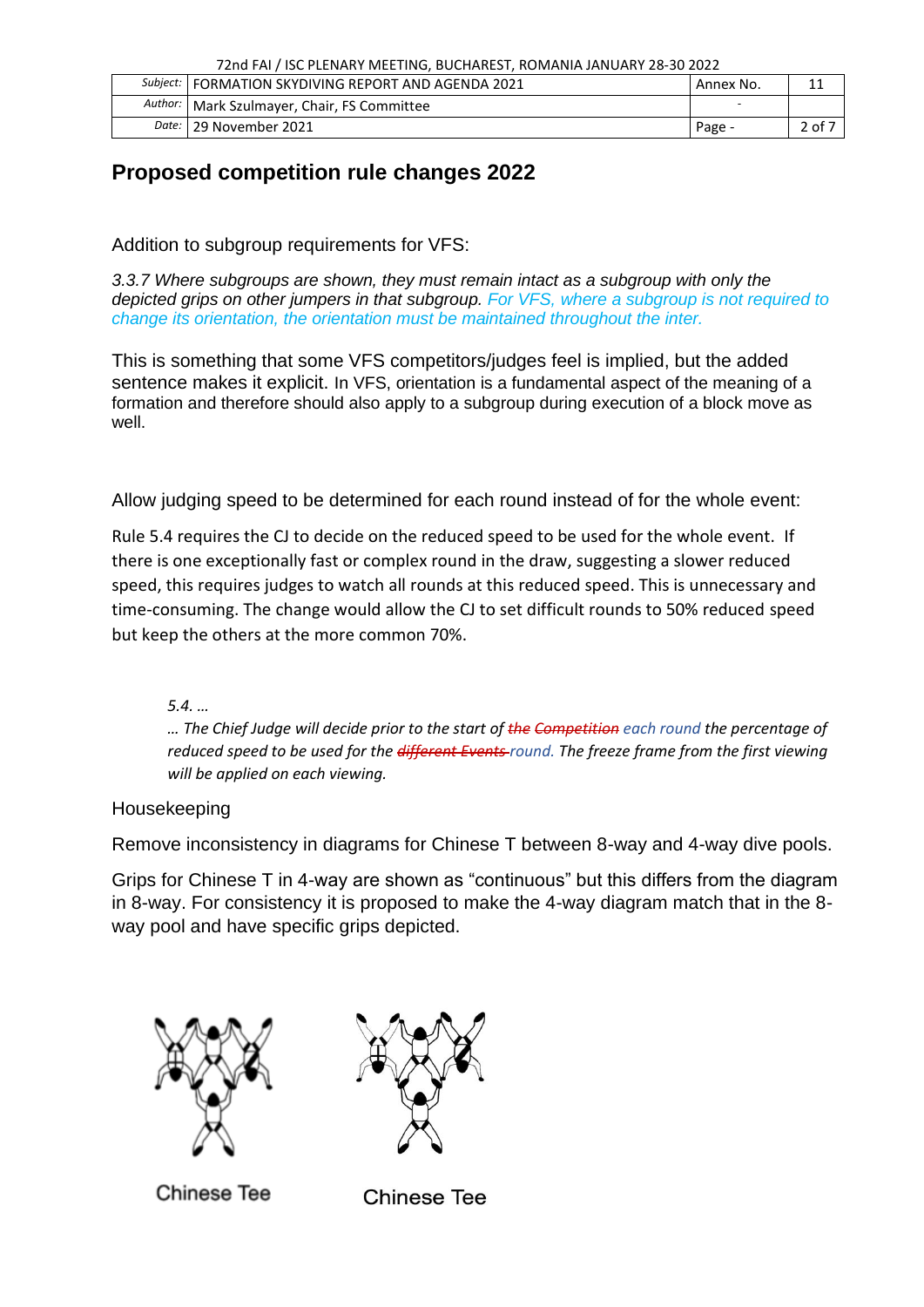| Subject:   FORMATION SKYDIVING REPORT AND AGENDA 2021 | Annex No. |        |
|-------------------------------------------------------|-----------|--------|
| Author:   Mark Szulmayer, Chair, FS Committee         |           |        |
| Date:   29 November 2021                              | Page -    | 3 of 7 |

Indoor CR's

Syntax change for more correct English:

2.14.2: Teams must enter the tunnel and staying standing up

Description of delegation composition:

VFS junior was removed as an event in 2019, but a reference to it still remains as part of the delegation, so this will be removed. Similarly, when 8 way was added as an indoor event, the change was not reflected in the team composition. Also add "one team" wording for consistency.

Old:

- 6.3.2 At a World/Continental Championship:
- One 4-Way team consisting of up to:
- Five (5) 4-Way FS Competitors
- One female 4-Way FS team consisting of up to:
- Five (5) female 4-Way Competitors
- Five (5) 4-Way VFS Competitors
- Five (5) Junior 4-Way FS Competitors
- Five (5) Junior 4-Way VFS Competitors

New:

- 6.3.2 At a World/Continental Championship:
- One 4-Way FS team consisting of up to: Five (5) 4-Way FS Competitors
- One female 4-Way FS team consisting of up to: Five (5) female 4-Way Competitors
- One 4-Way VFS team consisting of up to: Five (5) 4-Way VFS Competitors
- One Junior 4-Way FS team consisting of up to: Five (5) Junior 4-Way FS Competitors
- One 8-Way team consisting of up to: Ten (10) 8-Way Competitors
- 
- -
- 
- 
- Five (5) Junior 4-Way VFS Competitors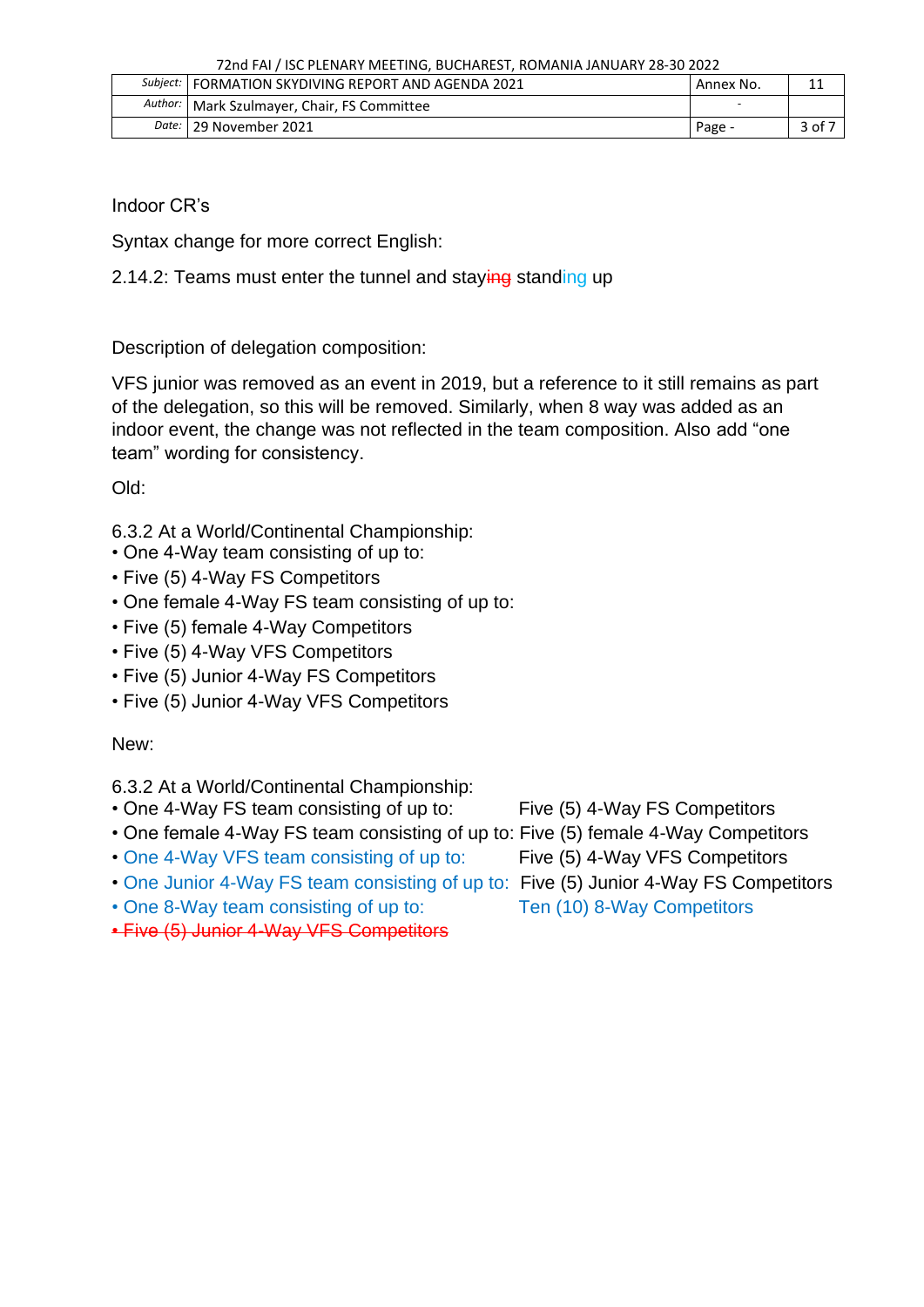|  | Subject:   FORMATION SKYDIVING REPORT AND AGENDA 2021 | Annex No. |      |  |  |
|--|-------------------------------------------------------|-----------|------|--|--|
|  | Author:   Mark Szulmayer, Chair, FS Committee         |           |      |  |  |
|  | Date:   29 November 2021                              | Page -    | 4 of |  |  |

#### **Modifications to 8-way indoor rules:**

There has only been one FAI demonstration indoor 8-way event on which to base the rules, however there are 8-way competitions held elsewhere and based on the experience gained there and practices applied, the following changes are suggested.

Modify wording of allowable build for 8-way Random K:

Current wording could be read as a limiting choice. An alternative more inclusive wording is suggested.

Either leg with the opposite hand, RH grip on left leg, -or- LH grip on right leg. RH grip on left leg, or LH grip on right leg, or both grips.

8-way Block 17

Modify inter so solos on the end of compressed pieces do not need to turn.

Existing inter **Proposed inter** Proposed inter  $\sum_{\text{ALL 360}^\circ}$  $\mathbb{X}$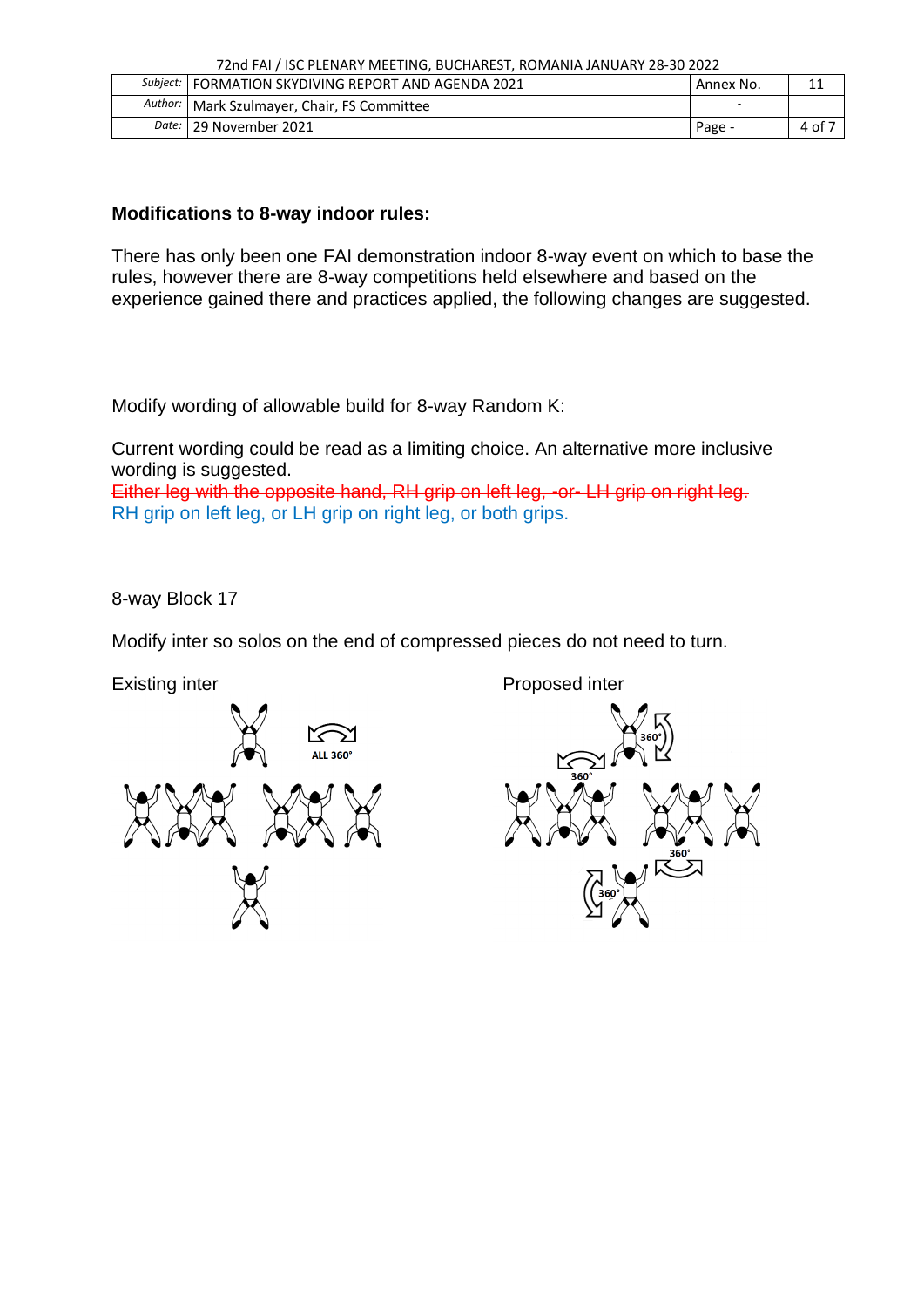| 72nd FAI / ISC PLENARY MEETING, BUCHAREST, ROMANIA JANUARY 28-30 2022 |  |  |
|-----------------------------------------------------------------------|--|--|
|                                                                       |  |  |

| Subject:   FORMATION SKYDIVING REPORT AND AGENDA 2021 | Annex No. |        |
|-------------------------------------------------------|-----------|--------|
| Author:   Mark Szulmayer, Chair, FS Committee         |           |        |
| Date:   29 November 2021                              | Page -    | 5 of 7 |

8-way Block 21

Modification so the cat piece does not turn.



Allow starting Formations to be Mirrored

The rules are not clear as to whether starting formations may be mirrored. Amend wording to allow this to be explicitly permitted.

*3.3.3: .... Mirror images of random formation, and whole block sequences, and starting formations are permitted. …*

Additional starting formation:

Provide an additional starting formation option as depicted below.

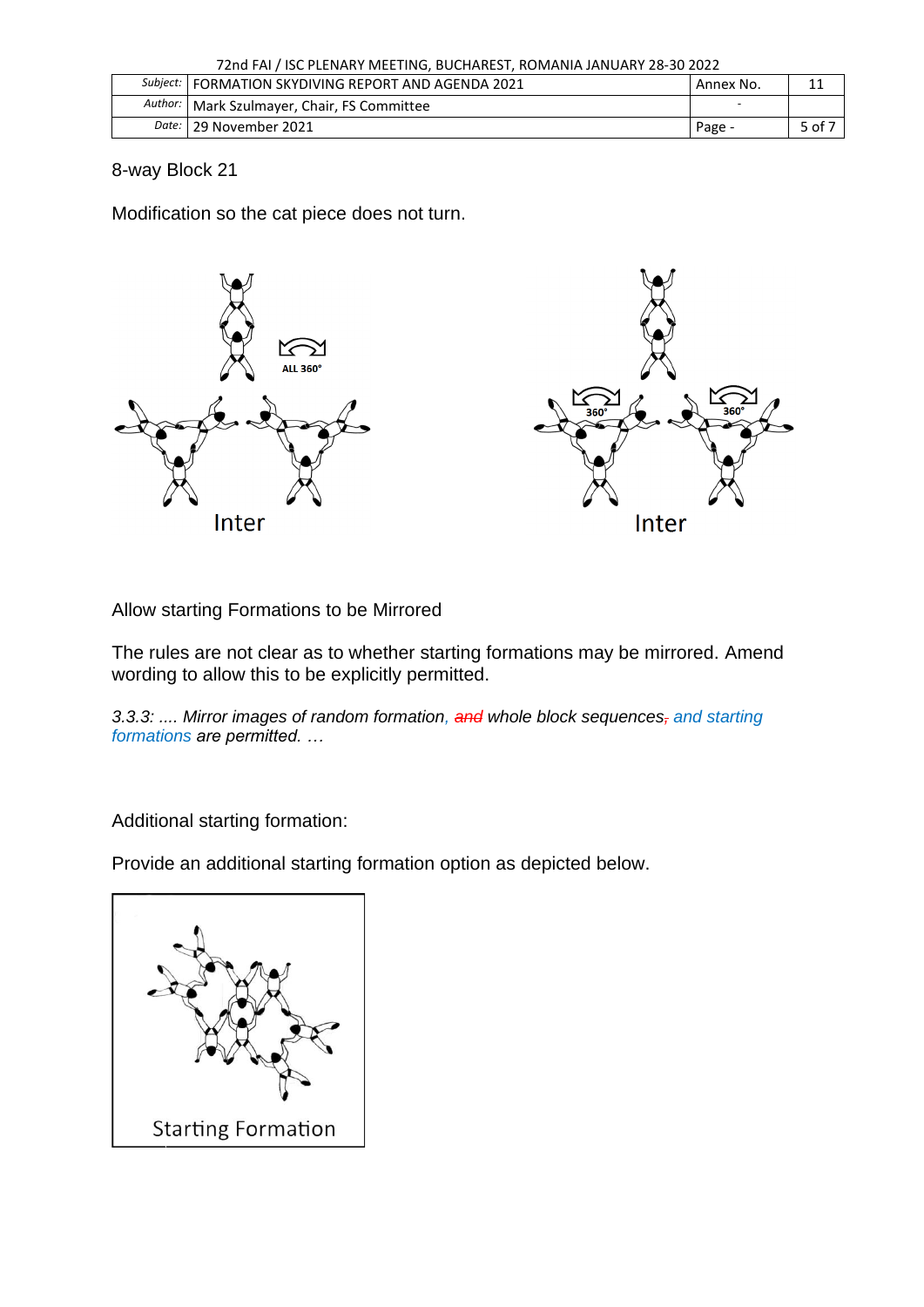|  | Subject:   FORMATION SKYDIVING REPORT AND AGENDA 2021 | Annex No. |        |  |
|--|-------------------------------------------------------|-----------|--------|--|
|  | Author:   Mark Szulmayer, Chair, FS Committee         |           |        |  |
|  | Date:   29 November 2021                              | Page -    | 6 of 7 |  |

## **Modification to Record rules (sec. 5)**

Removal of Partial break sequential records.

It has generally been agreed that Partial break sequential records have had their time and should now be retired. This was slated for removal in 2020 but was postponed due to pending events. Covid then intervened and nothing was done last year, but it is now time to retire the partial break FS category.

#### *3.3.3.2 FS*

#### *Large Formation Sequential and Full Break Large Formation Sequential*

*The record performance for the Large Formation Sequential record and Full Break Large Formation Sequential is the number of persons (not less than 25% (rounded up) of the size of the Largest Formation Record (World or Continental Regional, General or Female, as appropriate) at the time the sequential record is performed) to perform a sequence of two or more formations, giving a separate record performance for each number of formations completed.* 

*A written plan of the record performance(s) describing the formations and the transitions to be attempted and the persons involved must be submitted in advance to the Judges. The formations and the transitions must be performed as described in the plan.* 

*All persons in the completed formations must be connected by at least one grip either taken by the person or taken on the person. A grip is a handhold on an arm or leg (both as defined in the relevant Competition Rules) of another person. (1) Large Formation Sequential* 

*In the transition from one formation to the next, at least 35% of the persons in the first formation must either release all of their grips and all grips on them must also be released or be a member of a released sub-group, consisting of no more than four persons.* 

*None of the released grips included in this 35% may be retaken in the next formation.* 

*Each subgroup must be clearly presented and remain intact as a subgroup from the grip release until the correct completion of the next formation. Simultaneous separation during the transition is not required but total separation must be shown at some point in time during the transition as shown in the written plan (2) Full Break Large Formation Sequential* 

*In the transition from one formation to the next, all grips must be released. No new grip may be taken by any person until all grips held by or on that person have been released. Simultaneous separation between persons is not required. None of the grips may be retaken in any of the subsequent two formations in the sequence.* 

*After the group has completed three different formations, the group may elect to return to the first formation (allowing the first set of grips to be retaken) and repeat the sequence or may elect to continue the sequence with three, new different formations.*